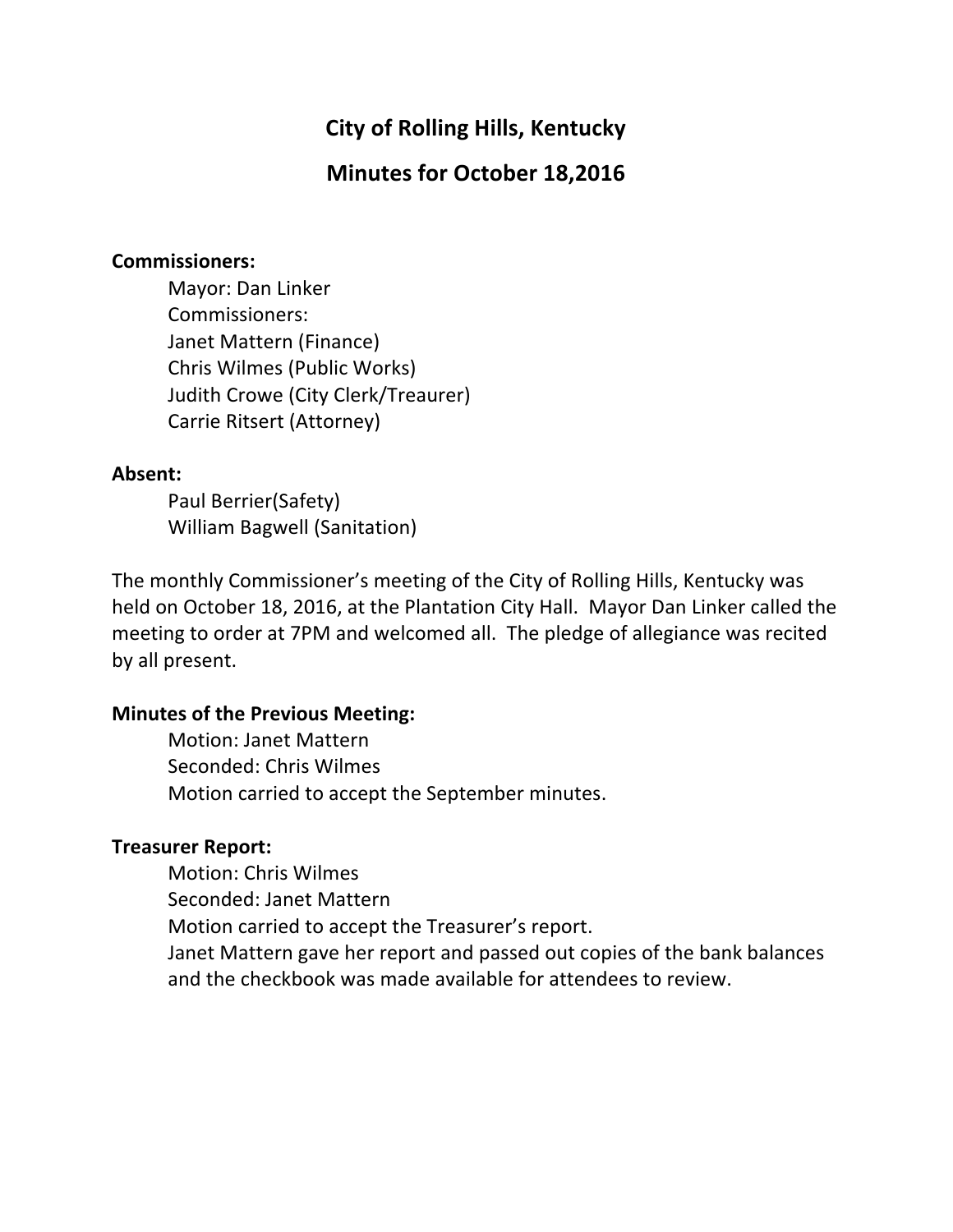### **Municipal Orders:**

Janet read the municipal orders. Motion: Chris Wilmes Seconded: Janet Mattern Motion carried to approve the municipal orders.

### **City Attorney:**

Carrie Ritsert explained how the city could withdrawal the Villa Condo's from the city. It would have to be put on a ballot, draw up legal status, have ordinances drawn up, and have a majority vote. It was discussed to table this until next year when the new officers are installed.

The parking ordinance was discussed with clearing up some issues. Carrie stated that she will have it ready for the second reading and the next meeting.

### **Sanitation:**

No report.

### **Safety:**

No report.

## **Public Works:**

Chris Wilmes states the lights at the entrance are fixed. He spoke to a vendor that stated that they could get the city light bulbs for the entrance at no cost. He will speak with them again to get the details. There are  $\sin(6)$  lights out in the city.  $L G & E$  is aware of it and the city is on the list to have them fixed. The trimming was questioned and Chris stated that it is to be done this week, and it was asked about the fall flowers. Asked about the stump of the tree that fell in early summer. Chris will make calls about having the stump removed. Check on the curbing by the Dollar Tree, and Judy will check the minutes to see if those curbs had any warranty for replacing when they crumble.

## **Old Business:**

Snow removal needs to selected next meeting. Dan looked up six companies and will send out the list of needs. Janet will contact Langdon City and Westwood to see who they have. At the November meeting we will have to decide who we want and pick a vendor.